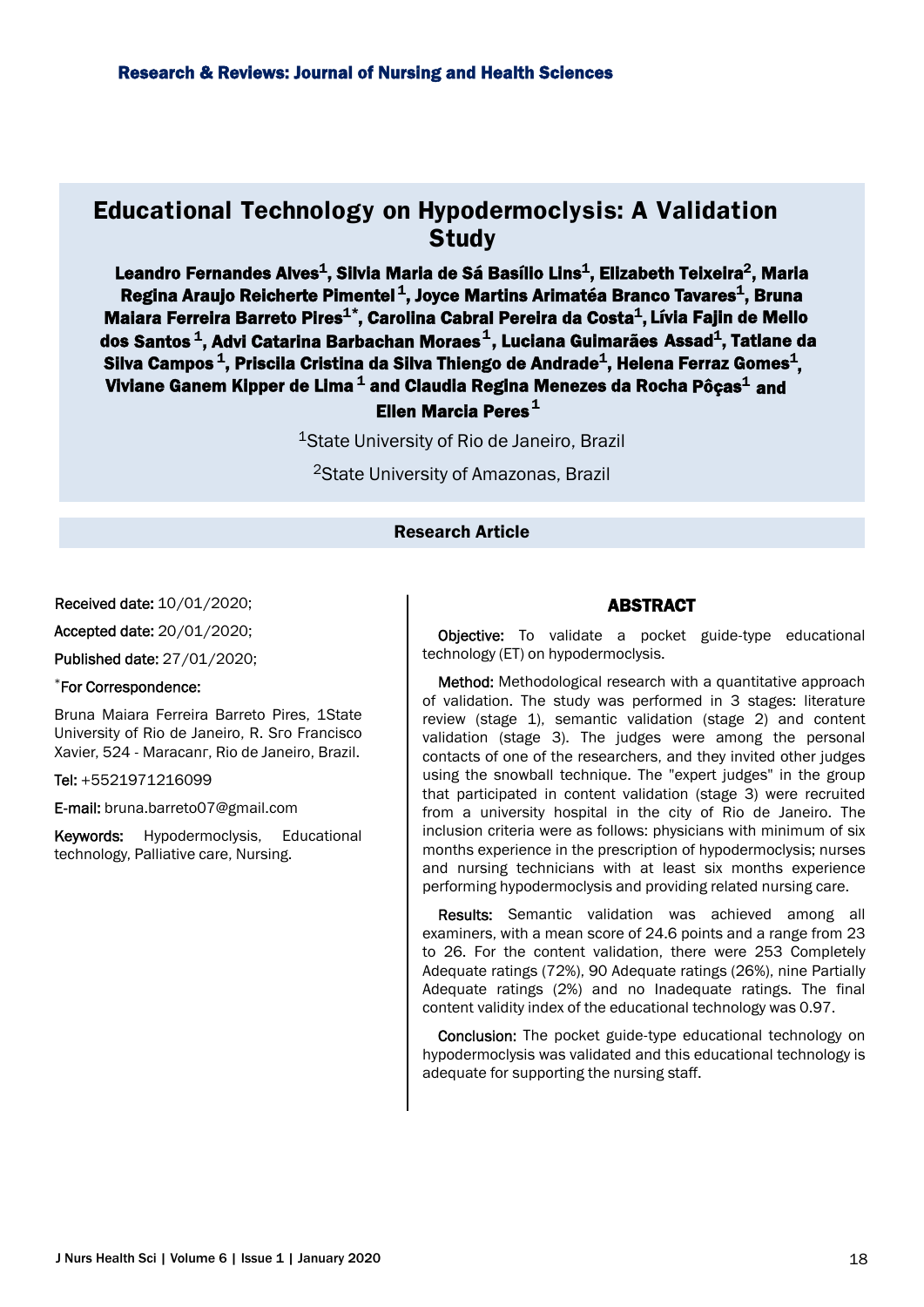### INTRODUCTION

The life expectancy of the population has grown both in Brazil and worldwide. Data from the World Bank show a life expectancy at birth of 75.51 years for Brazilians, 76.25 years for Chinese and 78.69 years for North Americans [1]. In parallel, there is an increase in chronic degenerative diseases such as cancer. For the biennium 2018/2019, approximately 600,000 new cases of cancer are estimated to occur in Brazil [2]. Moreover, according to the World Health Organization, cancer was responsible for the deaths of 9.6 million people worldwide in 2018 [1]. Given these facts, it is necessary to search for less invasive and less painful alternatives for the care required by these pathologies, and hypodermoclysis stands out among these options.

The term hypodermoclysis corresponds to the use of the subcutaneous route for the infusion of solutions in larger volumes for therapeutic purposes in nonemergency circumstances [3]. It is a treatment used for patients who often have clinical conditions such as cachexia and dehydration and require alternative routes for clinical support. Patients undergoing palliative and elderly care are frequent users of this type of infusion therapy [4].

Given the limited information about, knowledge of and studies on hypodermoclysis, this technique is not commonly taught in undergraduate courses, which sometimes causes professionals to be suspicious of its safety [3,5]. There is also resistance to its use, which is demonstrated by both its prescription by the medical team and its execution by nursing staff.

A search in databases, via Virtual Health Library (VHL), with the descriptor "hypodermyclise", the Boolean operator and, and the years 2013 to 2017 found six publications on the subject. When the same search strategy was used in MEDLINE via PubMed and free articles that were available in full were considered, the search returned 10 publications.

As a contribution to the expansion of knowledge about the technique, the use of educational technology (ET) can be considered an effective alternative. ET consists of the results of completed processes based on daily experience and research that enables the grouping of scientific knowledge for the construction of materials. It serves to trigger interventions for a particular practical situation, contributing to the development and empowerment of the subject <sup>[6]</sup>.

The idea for using ET is the pocket guide, occurred because it has been recognized by health professionals as a practical and very useful manual. Certainly, this is one of the reasons it has become a technical vehicle that is in great demand among users and has become among the most highly circulated Ministry of Health publications.

Therefore, the present study is based on the following question: is a pocket guide-type ET about hypodermoclysis adequate to support the health team, according to expert judges?

The objective of the study was to validate a pocket guide-type ET on hypodermoclysis.

#### MATERIAL AND METHODS

This is a methodological study of validation with a quantitative approach that was developed in three stages: a narrative review of the literature, semantic validation and content validation.

The study was conducted at a public university hospital located in the city of Rio de Janeiro, RJ, Brazil. The project was submitted for evaluation by the Research Ethics Committee and was approved. The study follows the precepts of the Declaration of Helsinki.

Due to the limited number of published articles that specifically address and describe the hypodermoclysis technique, we chose to create an ET based on a literature review (step 1). This review enabled a wide discussion on the topic based on books, articles and other publications, with the goal of addressing the topic comprehensively rather than answering a specific question [7].

Based on this review, the topics included in the pocket guide were identified. The topics were typed using Word 2016 software, in portrait mode, with a height of 17 cm and a width of 14.8 cm on A4 official paper. The illustrations were captured on the Internet and used with credits. The guide was then submitted for semantic validation and content validation. Semantic validation (Stage 2) was performed by a group of "judges from other areas" (an artistic designer, graphic designer and instructor).

The judges were among the personal contacts of one of the researchers, and they invited other judges using the snowball technique. The inclusion criteria were minimum of one year of experience in the subject of ETs based on their area of specialization, research publications or course work related to the subject.

The "expert judges" in the group that participated in content validation (Stage 3) were recruited from a university hospital in the city of Rio de Janeiro using the snowball technique. The inclusion criteria were as follows: physicians with a minimum of six months experience in the prescription of hypodermoclysis; nurses and nursing technicians with at least six months experience performing hypodermoclysis and providing related nursing care.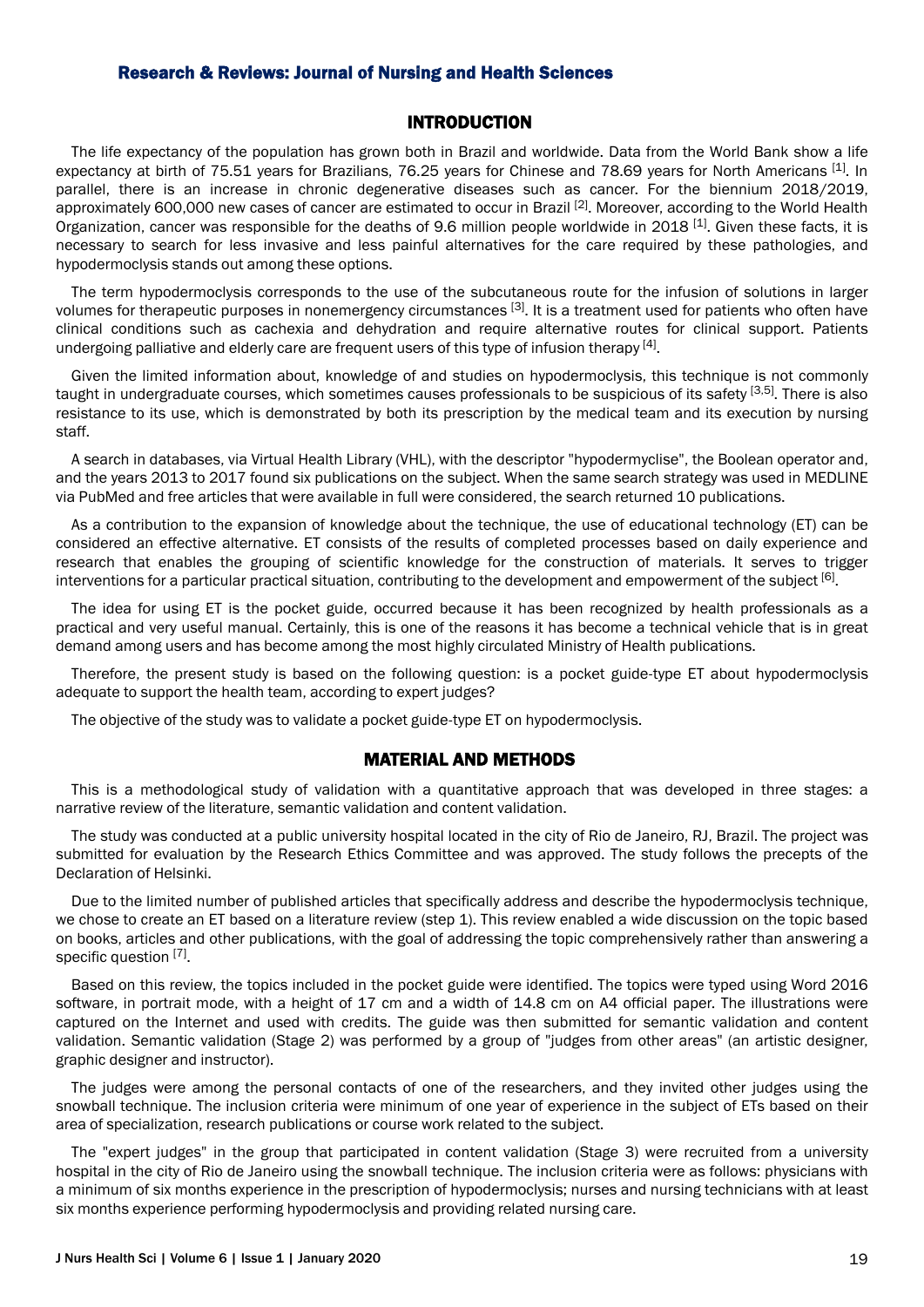The participants received an invitation letter, a copy of the evaluation instrument with instructions for completion and a copy of the first version of the ET via email. The "judges from other areas" performed the semantic validation by assessing the writing style, appearance, appeal and adequateness of the ET. The data collection instrument was developed based on a US tool for assessing the difficulty and convenience of educational materials called the Suitability Assessment of Materials (SAM)<sup>[8]</sup>.

The SAM score is calculated by summing the points obtained for each item and dividing the result by the total number of items on the instrument for each judge. For the educational material to be considered adequate, it should have a SAM score equal to or greater than 10 points in relation to the total score of the instrument. Scores were based on a Likert scale and were determined according to three degrees of assessment: Adequate (A: 2 points), Partially Adequate (PA: 1 point) and Inadequate (I: 0 points)<sup>[8]</sup>.

Adaptations suggested by the "judges from other areas" were used to create the second version of the pocket guide, which was sent by e-mail to the "expert judges" for content validation. The content validation was based on an instrument adapted from a validation study aimed at health professionals working in primary care. The instrument has 22 items related to the objectives (block 1), structure/presentation (block 2) and relevance (block 3) of the ET to be validated [9].

For a tool to be considered valid, its content validity index (CVI) should be greater than or equal to 0.8. Scores were determined using a Likert scale with four degrees of assessment: Completely Adequate (CA: 1), Adequate (A: 2), Partially Adequate (PA: 3) and Inadequate (I: 4). The index was calculated as the sum all items marked "1" and "2" and divided by the total number of responses [9]. Finally, the suggestions made by the expert judges in the health area were followed to produce the final version of the pocket guide.

### RESULTS

The first version of the ET contained 36 pages and was entitled ""Pocket guide on hypodermoclysis: what is necessary to know to provide better care". Its content was organized as follows:

- 1. Concept of hypodermoclysis
- 2. Anatomy of the skin
- 3. Pharmacokinetics
- 4. Indications
- 5. Contraindications
- 6. Advantages
- 7. Disadvantages
- 8. Who prescribes hypodermoclysis?
- 9. Who performs the technique?
- 10. Commonly used subcutaneous drugs
- 11. Solutions and electrolytes
- 12. Compatibility of medications
- 13. Drug compatibility table
- 14. Materials
- 15. Puncture site selection
- 16. Execution of the technique
- 17. Step-by-step technique
- 18. Adverse effects
- 19. Nursing care

Semantic validation was performed by five "judges from other areas": one artistic designer, one graphic designer and three educational instructors. The average score obtained was 24.6 points, ranging from 23 to 26 points. This group of evaluators recommended reorganizing the summary to provide the user with a better understanding of the proposed content. The summary was then reorganized as follows: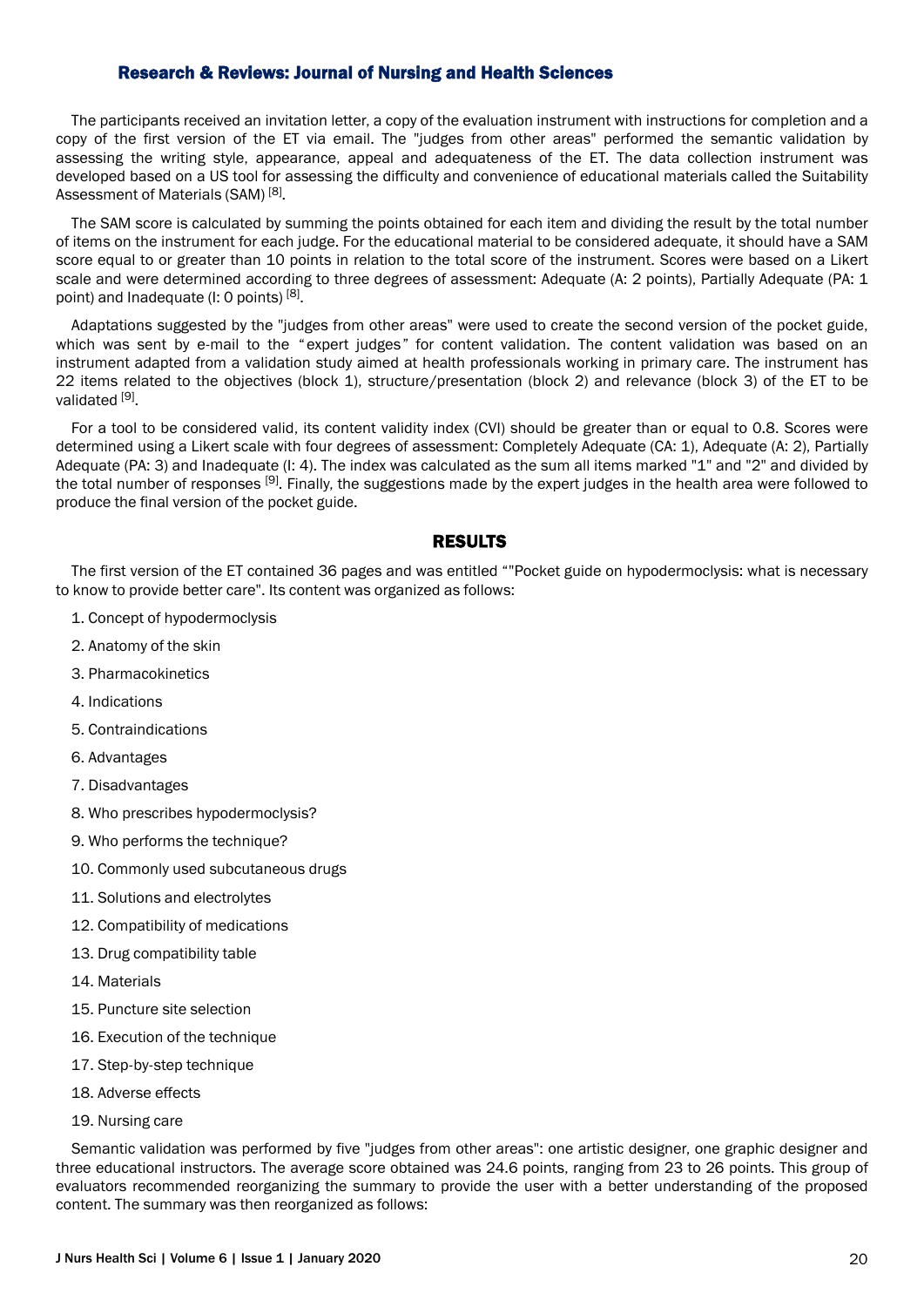Part 1 - Concepts about hypodermoclysis;

Part 2 - When/why to use hypodermoclysis;

Part 3 - Hypodermoclysis and the role of health professionals;

Part 4 - Medications;

Part 5 - Materials and technique;

Part 6 - Adverse effects and care.

Next, the ET was transferred to the "expert judges" for content validation. Six physicians, nine nurses and one nursing technician comprised 16 participants. Of these, 11 participants had between two and 10 years of training, and five had more than 11 years. Regarding training, 14 were specialists, one had a master's degree, and one had technical training. The participants worked in various settings at the hospital: the chemotherapy outpatient clinic, hematology, cardiology, nephrology, the radiotherapy outpatient clinic and the medical clinic.

In the validation of block 1, which refers to the purposes and goals of the pocket guide - there were 65 (81.25%) CA ratings and 15 (18.75%) A ratings, and the CVI was 1.0 (Table 1).

|                                                                                                                            | $N=16$ |                |              |          | Content validation index per item |  |  |
|----------------------------------------------------------------------------------------------------------------------------|--------|----------------|--------------|----------|-----------------------------------|--|--|
| Items                                                                                                                      |        |                |              |          | CA+A/CA+A +PA+I                   |  |  |
| <b>Block 1: Objectives</b>                                                                                                 | CA     | $\mathbf{A}$   | PA           |          |                                   |  |  |
| 1.1 The information/content is consistent with the<br>daily needs of the target audience of the educational<br>technology. | 13     | 3              | $\Omega$     | $\Omega$ | 1.0                               |  |  |
| 1.2 The educational technology is important for the<br>quality the target audience's work.                                 | 14     | 2              | $\Omega$     | $\Omega$ | 1.0                               |  |  |
| 1.3 It invites and/or instigates changes in behaviour<br>and attitude.                                                     | 13     | 3              | $\Omega$     | $\Omega$ | 1.0                               |  |  |
| 1.4 It can be circulated in the professional<br>environment of the related topic.                                          | 14     | $\overline{2}$ | $\mathbf{O}$ | $\Omega$ | 1.0                               |  |  |
| 1.5 It meets the objectives of institutions in which the<br>target audience of the educational technology works.           | 11     | 5              | $\mathbf{O}$ | $\Omega$ | 1.0                               |  |  |
| <b>Block Score</b>                                                                                                         |        | 65             | 15           | $\Omega$ | $\Omega$                          |  |  |
| % Block                                                                                                                    |        | 81.25%         | 18.75%       | 0%       | $0\% = 100\%$                     |  |  |
| Block CVI 1 = 1.0, CA = Completely Adequate; A = Adequate; PA = Partially Adequate; I = Inadequate                         |        |                |              |          |                                   |  |  |

**Table 1.** The expert judges' evaluation of block 1–Objectives.

In turn, block 2, which refers to how the guidelines are presented, including their general organization, structure, presentation strategy, coherence and formatting, obtained a total CVI of 0.95. There were 126 (65.62%) CA ratings, 57 (29.68%) A ratings and nine (4.70%) PA ratings (Table 2).

**Table 2.** The Expert Judges' Evaluation of Block 2 - Structure and Presentation.

| Items                                                                                   | $N=16$    |   |          |          | Content validation index per item |  |  |
|-----------------------------------------------------------------------------------------|-----------|---|----------|----------|-----------------------------------|--|--|
|                                                                                         |           |   |          |          | CA+A/CA+A+PA+I                    |  |  |
| <b>Block 2: Structure and Presentation</b>                                              | <b>CA</b> | А | PA       |          |                                   |  |  |
| 2.1 The educational technology is adequate to guide<br>the work of the target audience. | 13        | 3 | $\Omega$ | $\Omega$ | 1.0                               |  |  |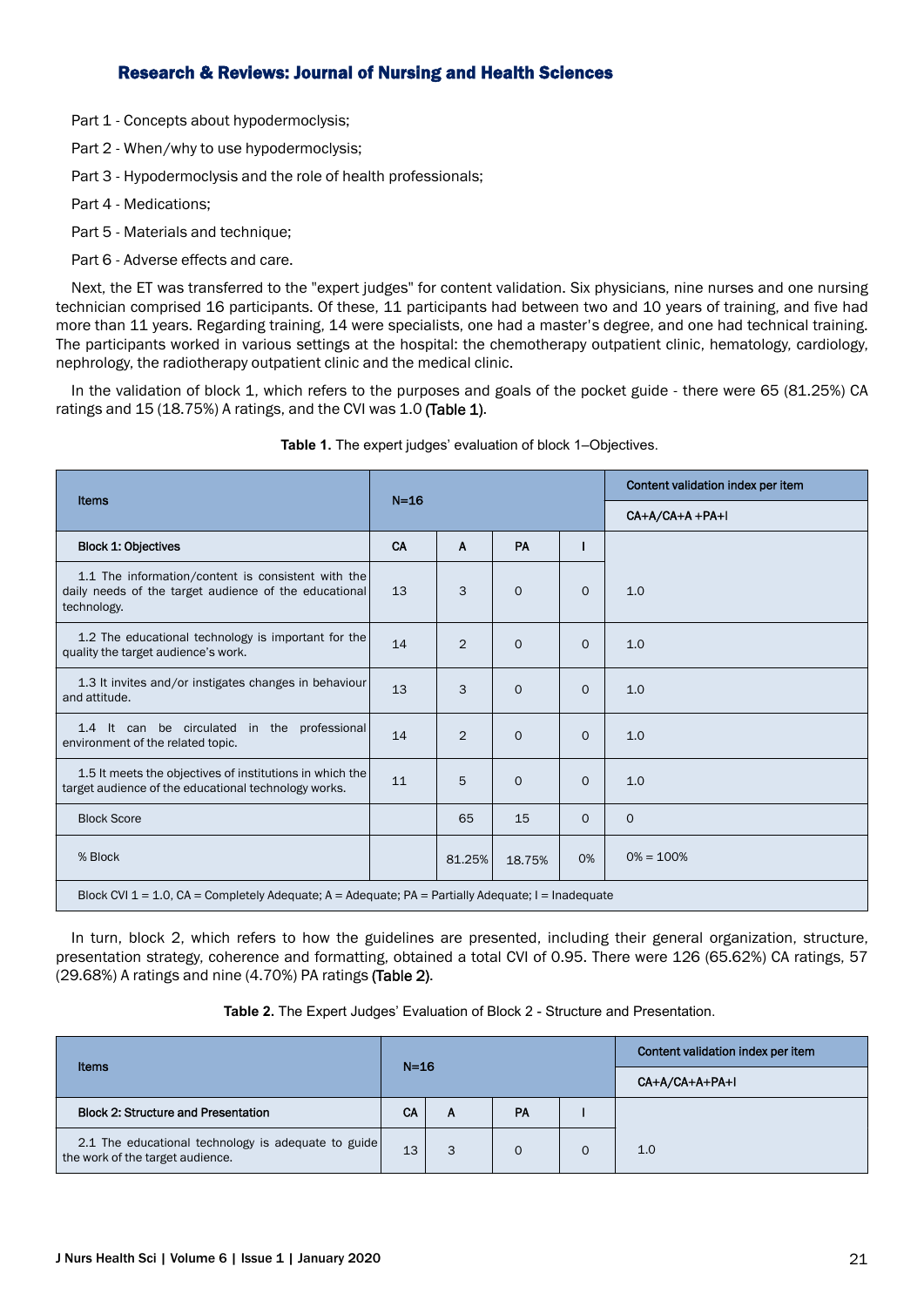| 2.2 The messages are presented in a clear and<br>objective manner.                                                     | 9              | $\overline{7}$ | $\Omega$     | $\Omega$ | 1.0           |  |  |
|------------------------------------------------------------------------------------------------------------------------|----------------|----------------|--------------|----------|---------------|--|--|
| 2.3 The information presented is scientifically correct.                                                               | 10             | 5              | $\mathbf{1}$ | $\Omega$ | 0.94          |  |  |
| 2.4 The material is adequate to the sociocultural level<br>of the target audience.                                     | 11             | 5              | $\Omega$     | $\Omega$ | 1.0           |  |  |
| 2.5 The proposed content has a logical sequence.                                                                       | 13             | 3              | $\Omega$     | $\Omega$ | 1.0           |  |  |
| 2.6 The information is well structured in terms of<br>concordance and spelling.                                        | $\overline{7}$ | $\overline{4}$ | 5            | $\Omega$ | 0.69          |  |  |
| 2.7 The writing style corresponds to the target<br>audience's level of knowledge.                                      | 10             | 6              | $\Omega$     | $\Omega$ | 1.0           |  |  |
| 2.8 The information on the cover, back cover, summary.<br>acknowledgments and/or in the presentation is<br>consistent. | 12             | 3              | $\mathbf{1}$ | $\Omega$ | 0.94          |  |  |
| 2.9 The sizes of the title and topics are adequate.                                                                    | 13             | 3              | $\mathbf{O}$ | $\Omega$ | 1.0           |  |  |
| 2.10 The illustrations are expressive and sufficient.                                                                  | 9              | 5              | 2            | $\Omega$ | 0.87          |  |  |
| 2.11 The material (printing paper) is adequate.                                                                        | 10             | 6              | $\Omega$     | $\Omega$ | 1.0           |  |  |
| 2.12 The number of pages is adequate.                                                                                  | 9              | $\overline{7}$ | $\mathbf{O}$ | $\Omega$ | $\mathbf{O}$  |  |  |
| Score Of The Block                                                                                                     |                | 126            | 57           | 9        | $0\% = 100\%$ |  |  |
| % Block                                                                                                                |                | 65.62%         | 29.68%       | 4.70%    | $0\% = 100\%$ |  |  |
| CVI of Block 2 = 0.95, CA = Completely Adequate; A = Adequate; PA = Partially Adequate; I = Inadequate                 |                |                |              |          |               |  |  |

Finally, block 3, which evaluates the relevance of the educational material presented, had a CVI of 1.0. In the analysis of the responses for this block, there were 62 (77.50%) CA ratings and 18 (22.50%) A ratings (Table 3).

| Items                                                                                                       |    | $N=16$         |           | Content validation index per<br>item |               |  |
|-------------------------------------------------------------------------------------------------------------|----|----------------|-----------|--------------------------------------|---------------|--|
|                                                                                                             |    |                |           | CA+A/CA+A+PA+I                       |               |  |
| <b>Block 3: Relevance</b>                                                                                   | CA | A              | <b>PA</b> |                                      |               |  |
| 3.1 The topics present key aspects that should be reinforced.                                               | 13 | 3              | $\Omega$  | $\Omega$                             | 1.0           |  |
| 3.2 The educational technology allows the transfer and<br>generalization of learning to different contexts. | 12 | $\overline{4}$ | $\Omega$  | $\Omega$                             | 1.0           |  |
| 3.3 The educational technology promotes the construction of<br>knowledge.                                   | 12 | $\overline{4}$ | $\Omega$  | $\Omega$                             | 1.0           |  |
| 3.4 The educational technology addresses the subjects<br>necessary for target audience's skill development. | 12 | $\overline{4}$ | $\Omega$  | $\Omega$                             | 1.0           |  |
| 3.5 The educational technology is suitable for use by its target<br>audience.                               | 13 | 3              | $\Omega$  | $\Omega$                             | 1.0           |  |
| <b>Block Score</b>                                                                                          |    | 62             | 18        | $\Omega$                             | $\Omega$      |  |
| % Block                                                                                                     |    | 77.50%         | 22.50%    | 0%                                   | $0\% = 100\%$ |  |
| Block CVI 3 = 1.0, CA = Completely Adequate; A = Adequate; PA = Partially Adequate; I = Inadequate          |    |                |           |                                      |               |  |

**Table 3.** The expert judges' evaluation of Block 3–Relevance.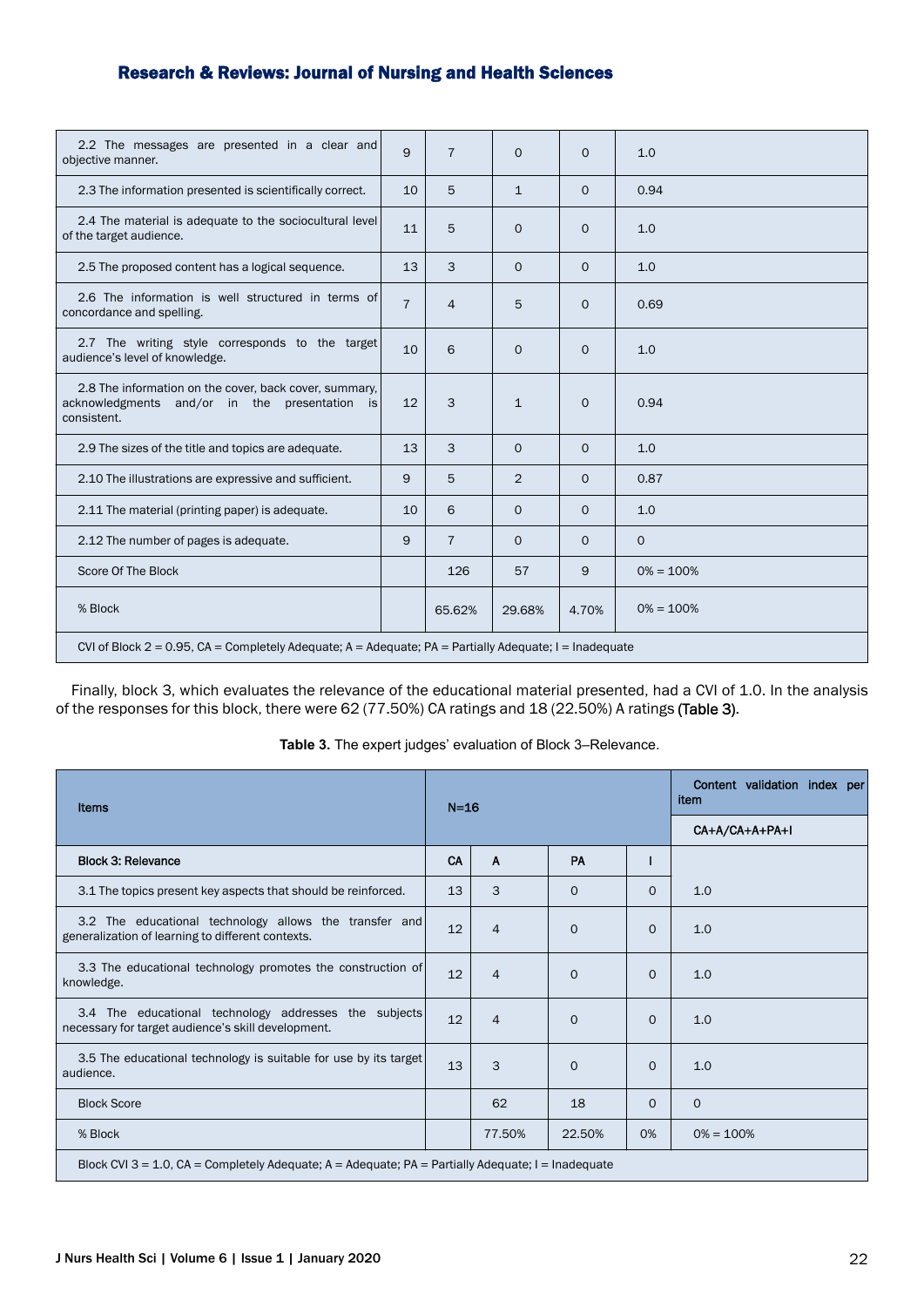In the content validation, there were 253 Completely Adequate (CA) ratings (72%), 90 Adequate (A) ratings (26%), nine Partially Adequate (PA) ratings (2%) and no Inadequate (I) ratings, which confirms the experts' propensity to rate the items as CA and A. The final CVI of the ET was 0.97.

Despite the agreement among the experts shown by the high CVI, this group proposed the following modifications that were considered relevant and were accepted: to present the numbering of the needled devices as 21, 23 and 25" and that of the nonneedled devices as 20, 22 and 24", to improve the sharpness of the image showing the hypodermoclysis technique and to cite the stability of the drugs after dilution.

### **DISCUSSION**

The "Pocket guide on hypodermoclysis: what is necessary to know to provide better care" was considered valid by a total of 21 experts from the standpoints of both semantic and content validity.

The average rating of the "judges from other areas" was 24.6 points, more than double that necessary to support the convenience of the educational material. The writing and appearance of the ET were considered semantically validated. In Iran, a study using the same methodological resource determined the adequacy of the writing in educational instructional pamphlets for patients <sup>[10]</sup>. This validation tends to ensure that the educational material will communicate effectively with its target audience once it is integrated into practice [11].

For block 1 of the instrument, the CVI was 1.0. This block addresses the comprehensibility of information and the ability of the technology to add value to professional practice. ETs are based on substantial research and the experience of their creators; thus, skill-related elements are presented in and learned from the material [12]. According to the validators of this ET, it is capable of encouraging and instigating changes in behaviors and attitudes that could be beneficial for the use of the hypodermoclysis technique.

An international projection estimates a 60% increase in the population of adults over 65 years of age by 2050 and points to the specific risk among this age group for hospitalization associated with dehydration. As an alternative treatment, subcutaneous hydration is an essential aspect of care, and it needs to overcome the underutilization barrier [4] .

The CVI of block 2 was 0.95. Although this index was the smallest among the blocks, it can still be considered excellent. This block addresses the structure, scientific pertinence and organization of the pocket guide. The item related to agreement and spelling obtained a lower CVI, reflecting the need to revise its spelling. In addition, the validators' suggestions to add to the content were followed because they were charged with proposing and/or modifying items. A similar study that prepared a welcome booklet for "kangaroo family" members also obtained recommendations for adjustments in spelling and content in block 2. It is at this stage that multiple views allow the technology to be fine-tuned [11] .

The third block addresses the relevance of the pocket guide; that is, it assesses the ET's ability to construct knowledge and the transfer and generalization of learning to different contexts. The CVI of 1.0 reflects the merit of this pocket guide in regard to the analyzed question. Subcutaneous hydration, or hypodermoclysis, is a safe technique and an effective alternative for the administration of fluids and drugs that can be used in various care settings, such as hospitals, longterm care facilities for the elderly or even in-home treatment [13].

Because ET is a little-discussed topic in the literature, its elaboration was based on a narrative and nonintegrative literature review, which ensured the methodological rigor of the information collection process. In terms of specialists, although a satisfactory number of sample components was used, the duration of the experiment could be considered borderline. It is noteworthy that although this study had a positive result for the use of the pocket guide, it is essential to perform application research that involves the target audience.

The pocket guide-type ET on hypodermoclysis has been validated and thus may help the health team. The final version of the ET proved to be attractive and easy to understand, which may help with the permanent education of the team regarding this drug administration route.

The incorporation of ETs into patient care favors the construction and continuous updating of knowledge. It is hoped that professionals can access and apply this tool whenever necessary. The growing population of elderly and/or cancer patients may benefit from an alternative route of administration capable of ensuring adequate hydration.

# **CONCLUSION**

The producer of pocket guide-type ET on hypodermoclysis brings with it a body of knowledge that supports the practice, empowering professionals to act correctly. Scientifically based nursing care facilitates the development of new knowledge, as well as the improvement of the hypodermoclysis technique.